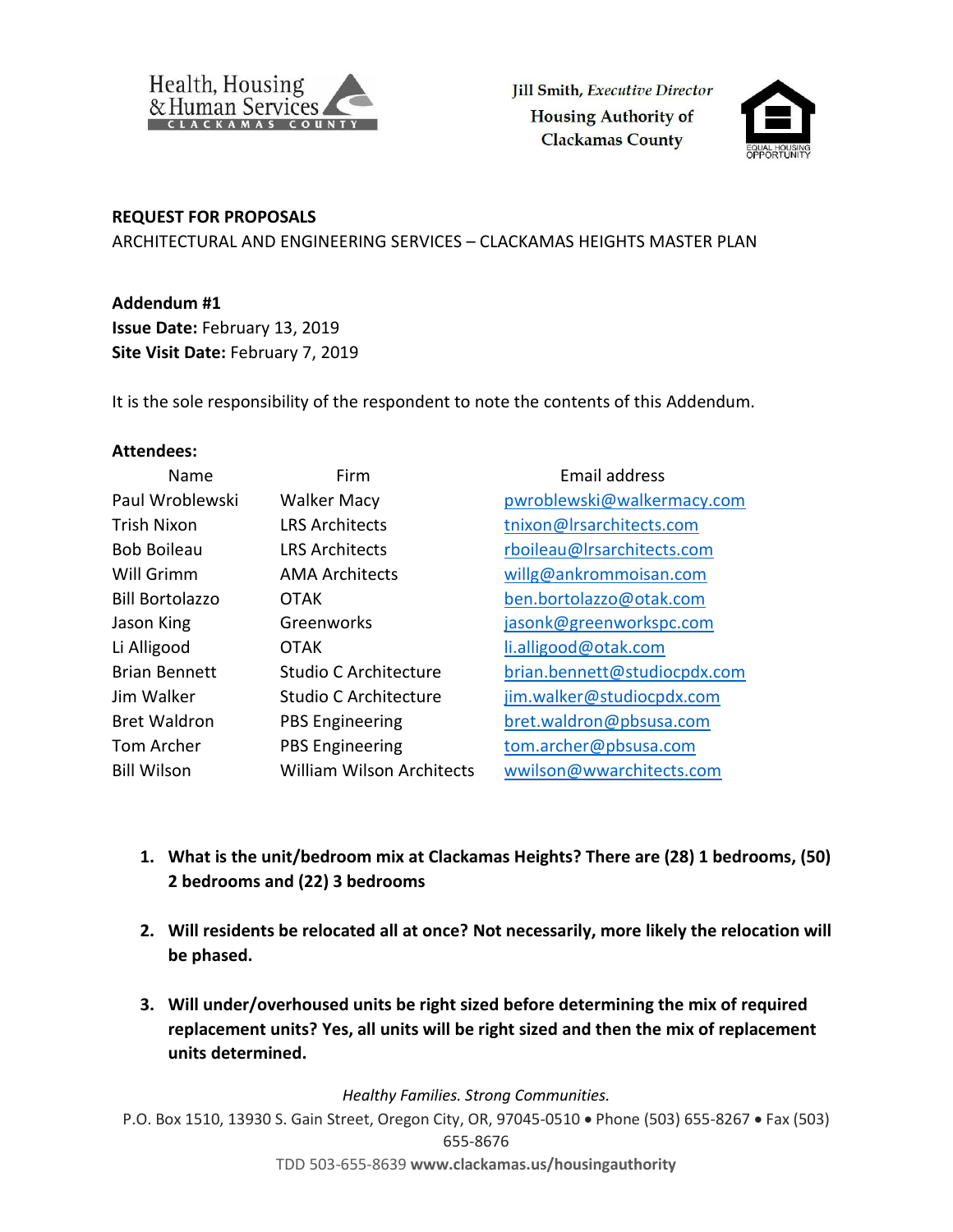

- **4. What are some of the challenges experienced in the master planning process in Milwaukie (Hillside Park)? Resident engagement in the process, family sized units in particular. The scale of the project, adequate funding for sustainability goals, project phasing, public opinion and the City of Milwaukie's planning for future growth are some of the challenging aspects of this process.**
- **5. Where is the Holcomb property in relation to Clackamas Heights? How will this property be incorporated in the Clackamas Heights Master Plan? The Holcomb site is located along the southeastern border of Clackamas Heights. Sites located along Holcomb Blvd are zoned Commercial Mixed Use (CMU), and allows for the density required for multifamily development. We anticipate a closing on the Holcomb site late in the second quarter of 2019.**
- **6. How are the units currently heated? All units currently have electric heat.**
- **7. Are there underground storage tanks? No**
- **8. Is there a record of existing heating/electric utility? Yes, HACC can request this from our maintenance department**
- **9. Foundation type? Post & beam**
- **10. When were roofs last replaced? Roof replacements were completed in 2001**
- **11. Are there any historic trees on site? We will need to conduct a tree inventory with the site survey. HACC would prefer to leave any trees that we can.**
- **12. What are the sustainability goals for the site, if any? We would like to be at least Earth Advantage Silver but the funding sources are not requiring that we meet any particular sustainability platform.**
- **13. Will team members involved in the master plan contract would be precluded from involvement in potential future development on the site? No, firms that are involved in the master planning process will not be precluded from participating in future development on the site.**

*Healthy Families. Strong Communities.*

P.O. Box 1510, 13930 S. Gain Street, Oregon City, OR, 97045-0510 Phone (503) 655-8267 Fax (503) 655-8676 TDD 503-655-8639 **www.clackamas.us/housingauthority**